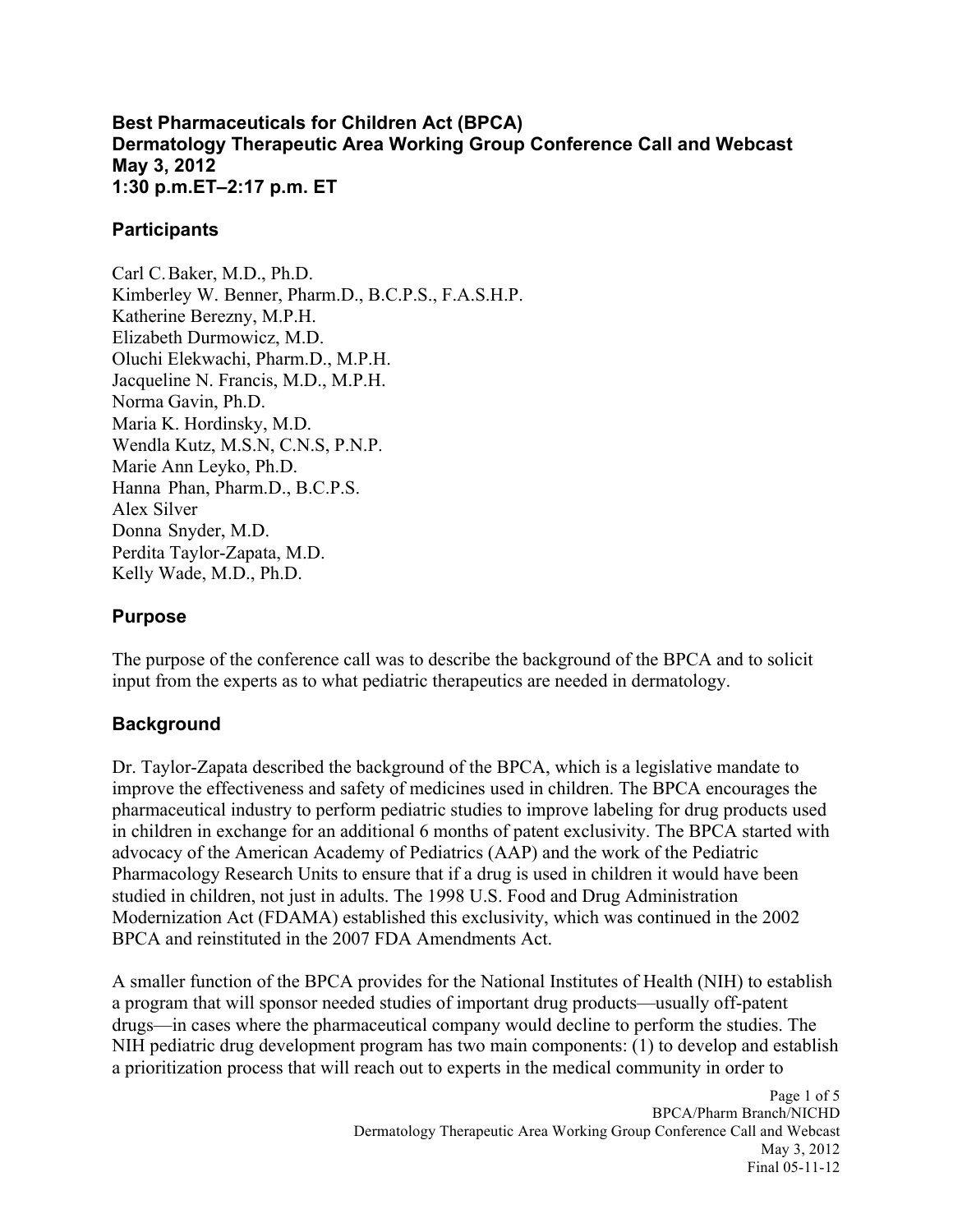study. The estimated \$25 million necessary for the *Eunice Kennedy Shriver* National Institute of Child Health and Human Development (NICHD) to fund studies that will address and within the NIH. The prioritization process involves stakeholders including the NIH; the NICHD; the FDA pediatric division; the FDA review division; members of academia, the AAP and other professional societies, industry, and advocacy groups; and parents. identify gaps in pediatric therapeutics, including drugs and biologics that need further study, and (2) to conduct clinical trials of primarily off-patent drugs that have been prioritized for further subsequently close knowledge gaps for therapeutics used in children comes from 20 Institutes

 The BPCA 2002 focused on particular drugs and the public health benefit of those drugs and consulted with pediatric experts and the FDA. The NIH was reactive—rather than proactive—to Written Requests. With the BPCA 2007, however, the focus changed to therapeutic areas rather than specific drugs, and the NIH began to be proactive in the process, developing Proposed Pediatric Study Requests (PPSRs).

The activities within the BPCA 2007 for drug development and testing fall into three general categories with the goal of drug label changes:

- ! Identifying and prioritizing therapeutic needs
- ! Developing PPSRs to gather additional information—for example, pharmacokinetic, safety, or efficacy information
- Conducting clinical studies.

With the initial phase of the BPCA 2002 implementation, many issues were uncovered and many lessons have been learned:

- ! There is a pervasive lack of preclinical, phase 1, and phase 2 clinical trial data on dosing, safety, and efficacy in drugs that have been used in pediatrics for years, even decades.
- ! It is difficult to predict dose-response or concentration-response relationships.
- ! The unforeseeable nature of some clinical responses in immature individuals leads to the possibility of unanticipated adverse reactions, which are often unique to pediatric patients.
- The threat of effects on growth, development, or health long after the drug's administration highlights the need for innovative designs in safety studies.
- ! There are many ethical and feasibility issues involved pediatric clinical trials: the use of placebo, sample size, formulations, outcome measures, parental permission, and child' s assent.
- ! Pediatrics lags behind adult medicine in advances in science and technology, including the development and assessment of biomarkers of disease, characterization of adverse drug reactions, pharmacometrics, and pharmacogenomics.

The NIH began with outreach to key experts in the field of pediatric pharmacology through conducting pharmacoepidemiology research, mass outreach to major pediatric organizations (from 2004 to 2009), Requests for Information published in the global NIH Guide for Grants and Contracts, therapeutic working groups on a small scale in 2005 (and on a larger scale later), and BPCA Annual Meetings to which all working groups are invited. Once the prioritized drugs/indications have been vetted by experts in pediatrics, the NIH develops a priority list of needs in pediatric therapeutics. Lessons learned have resulted in changes to make the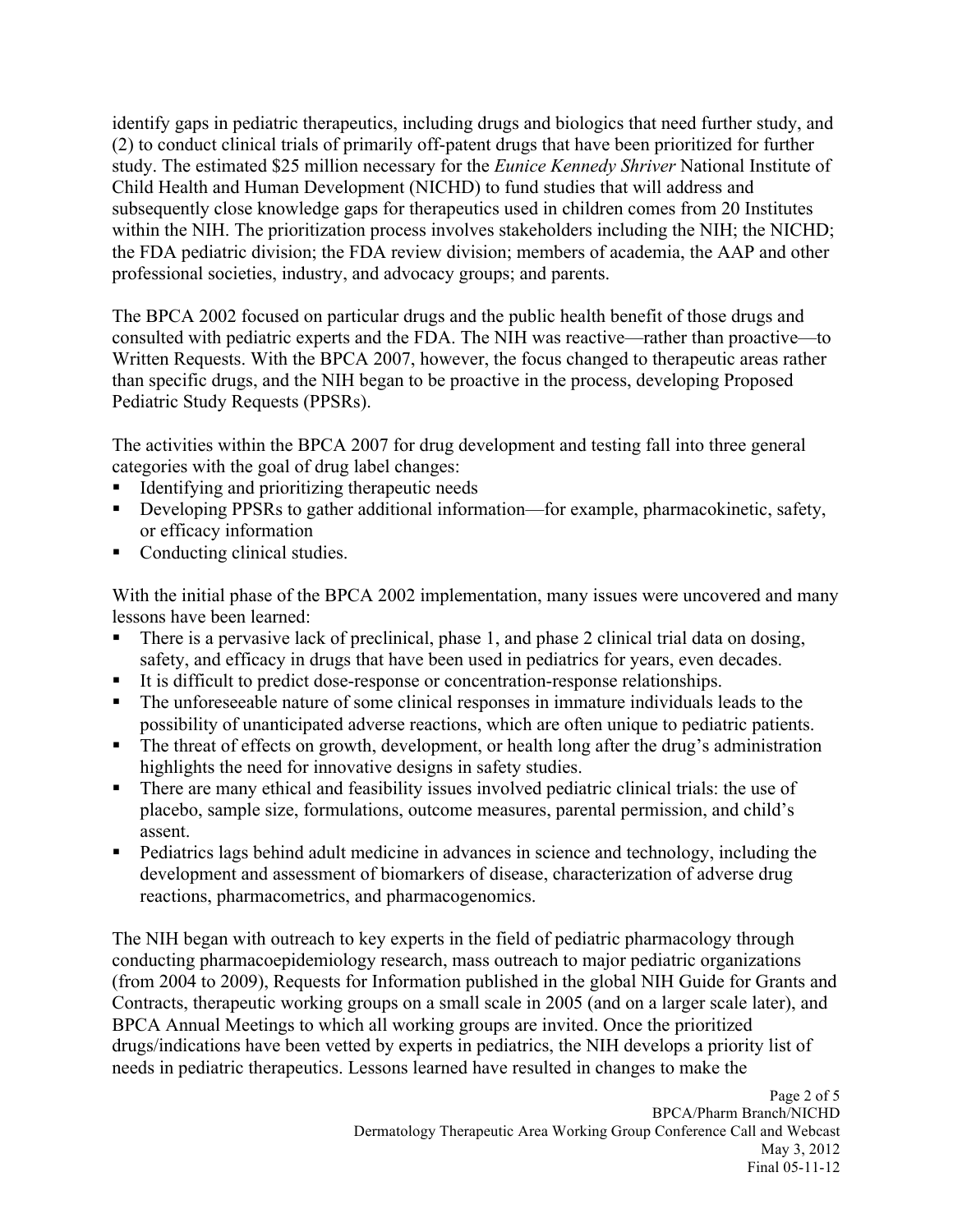prioritization process more objective, including increasing the outreach to include a broader range of stakeholders, such as those in advocacy and industry, earlier in the process; developing therapeutic area-specific working groups; and including outside evaluators in the evaluations.

To this point, the activities in support of the BPCA have yielded

- ! 16 funded clinical trials
- ! Key lessons in study design, patient recruitment, data analysis, and need for formulations
- 18 publications and 26 abstracts
- **Training programs such as the National Institute for General Medical Sciences-NICHD T32** Clinical and Developmental Pharmacology Training Network
- **The Asthma Outcomes Workshop and Prematurity and Respiratory and Outcomes Program,** a collaboration with the National Cancer Institute/Children's Oncology Group and the National Heart, Lung, and Blood Institute
- **•** Labeling changes for propylthiouracil and pralidoxime.

Four or five studies have been completed this year and will be submitted for label changes.

In 2008, with the implementation of the new legislation, the NICHD prioritized 16 therapeutic areas. The NIH identifies two to three therapeutic areas of focus each calendar year—either a particular drug or a drug's formulation, dosing, safety, or efficacy—and establishes working groups charged with that area of study. The 2012 working groups will focus on dermatology and rheumatology. A statement of the purpose of the working groups can be found on the BPCA Web site at [http://bpca.nichd.nih.gov.](http://bpca.nichd.nih.gov) 

 Working groups meet to discuss the therapeutic needs in the identified areas and to make knowledge; and suggest ways to address these barriers and/or knowledge gaps. Specifically, the recommendations of drugs (drug classes), biologics, and/or other areas of research that affect therapeutics that need further study in pediatrics. The working groups summarize current knowledge, the current standard of care, and existing data; identify the barriers to and gaps in NIH is looking for the following information:

- ! Proposed therapeutic area
- **Proposed therapeutic drug class/agent/device**
- ! Background information on drug use, effectiveness, etc.
- **I** Identification of the gaps:
	- – Clinical need (brief description): Lack of pediatric dosing, safety, efficacy
	- – Research need (brief description)
	- – Ethical concerns (brief description)
	- – Feasibility concerns (barriers to study)
	- – Final recommendations.

Dr. Taylor-Zapata outlined the following procedures for the Dermatology Working Group:

- The group will meet via teleconference three to four times in a calendar year.
- ! Minutes of all meetings will be posted on the BPCA Web site.
- **Recommendations from the group will be presented at the BPCA Annual Meeting.**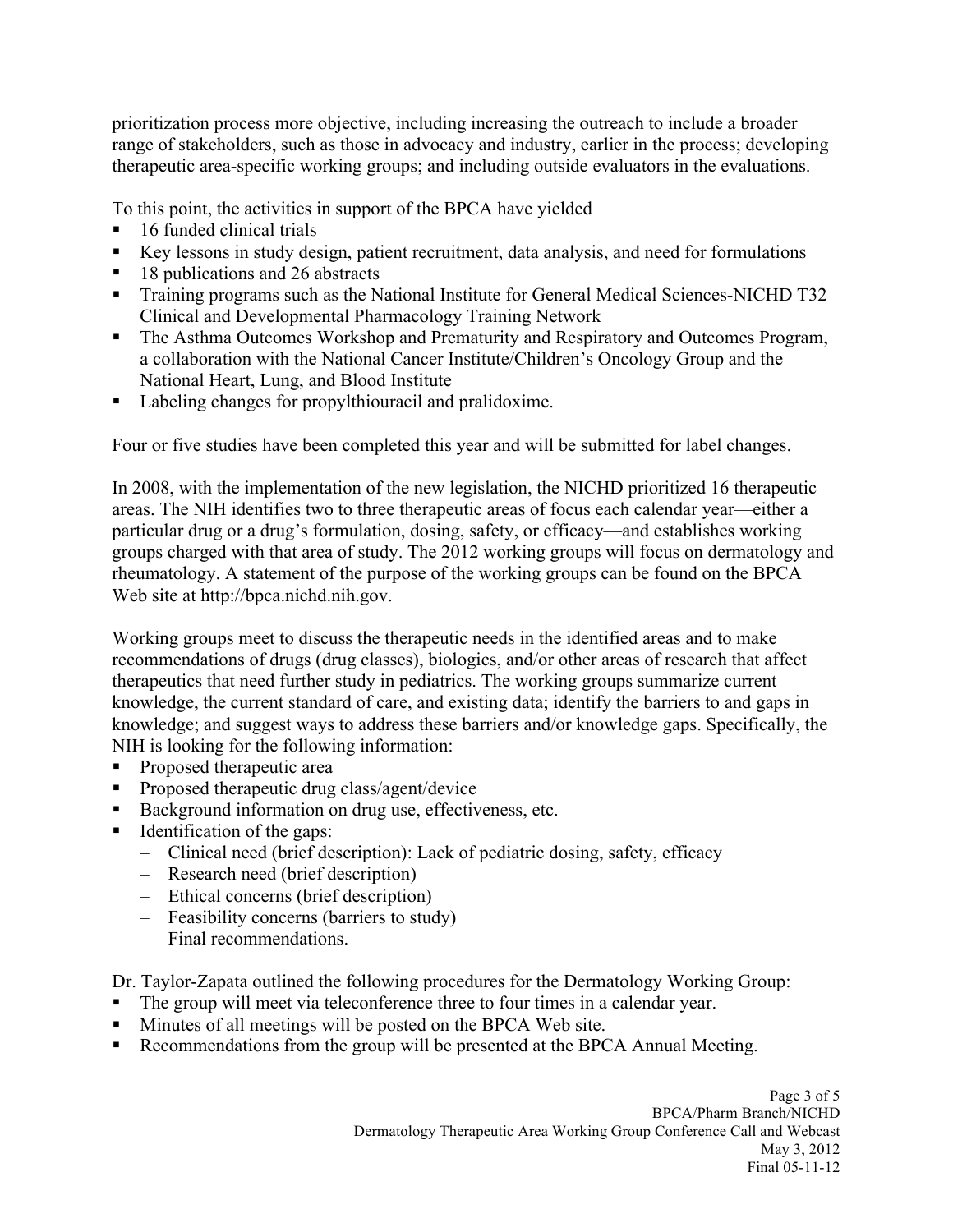**.** Other outcomes may include consideration for future studies, workshops, and/or publications.

 Dr. Taylor-Zapata noted that the NICHD is not attempting to duplicate the efforts of other recommendations from the 2010 outreach process. Institutes that have already led and funded studies in particular areas. The NICHD became interested in the needs in the treatment of severe atopic inflammatory disease as a result of the

### **Discussion**

 Dr. Taylor-Zapata asked whether severe atopic inflammatory disease is an area that needs more between the disease and genetics. The general agreement is that there are no good drugs available for treatment of severe atopic dermatitis. There is also little evidence supporting that Skin Diseases (NIAMS) Pediatric Dermatology Roundtable Discussion summary to the group. study. Dr. Baker responded that severe atopic dermatitis is an area discussed most frequently and that there is a need for further research in the pathophysiology of the disease and in the link the drugs currently used for children can safely and effectively be used for pediatric conditions. Dr. Baker will provide the link to the National Institute of Arthritis and Musculoskeletal and

 Dr. Hordinsky noted that the black-box warning for the FDA-approved topical calcineurin inhibitors (TCIs) resulted in the resumption of the primary use of steroids as treatment for severe would be an important and useful focus to consider. While there are some well-done studies on low-potency FDA-approved inhibitors, there are not enough data on high- or mid-potency atopic dermatitis. This highlights that there are not good controlled studies of topical steroid use in children. Additionally, treating children with severe atopic inflammatory diseases—atopic dermatitis, asthma, and allergic rhinitis—is currently a significant challenge, and these diseases steroids to make any informed treatment decisions regarding their use in pediatric patients.

 measure because parents want to ensure that there is no adrenal cortical suppression with the use Dr. Taylor-Zapata asked whether there are any additional outcome measures besides hypothalamic-pituitary-adrenal axis suppression. Dr. Baker responded that that is an important of the medications. Dr. Kutz agreed and noted that parents are not always compliant because the data are inconclusive regarding the medications' efficacy and side effects. Other factors that complicate a pediatric patient's response to treatment include the ways different ethnic groups may respond to the steroid as well as cultural differences such as how they bathe, the frequency of bathing, and other culture-specific factors. Children with food allergies can also react differently to medications.

 studies. A subgroup children with alopecia areata—an immune-mediated disease of the hair follicle that results in the total loss of all body hair—have atopic dermatitis in addition to Dr. Taylor-Zapata asked whether there are sufficient data on the long-term safety and efficacy of the TCIs. Dr. Hordinsky responded that companies making those drugs are currently leading alopecia areata. These patients are challenging to treat because there are two inflammatory conditions coinciding.